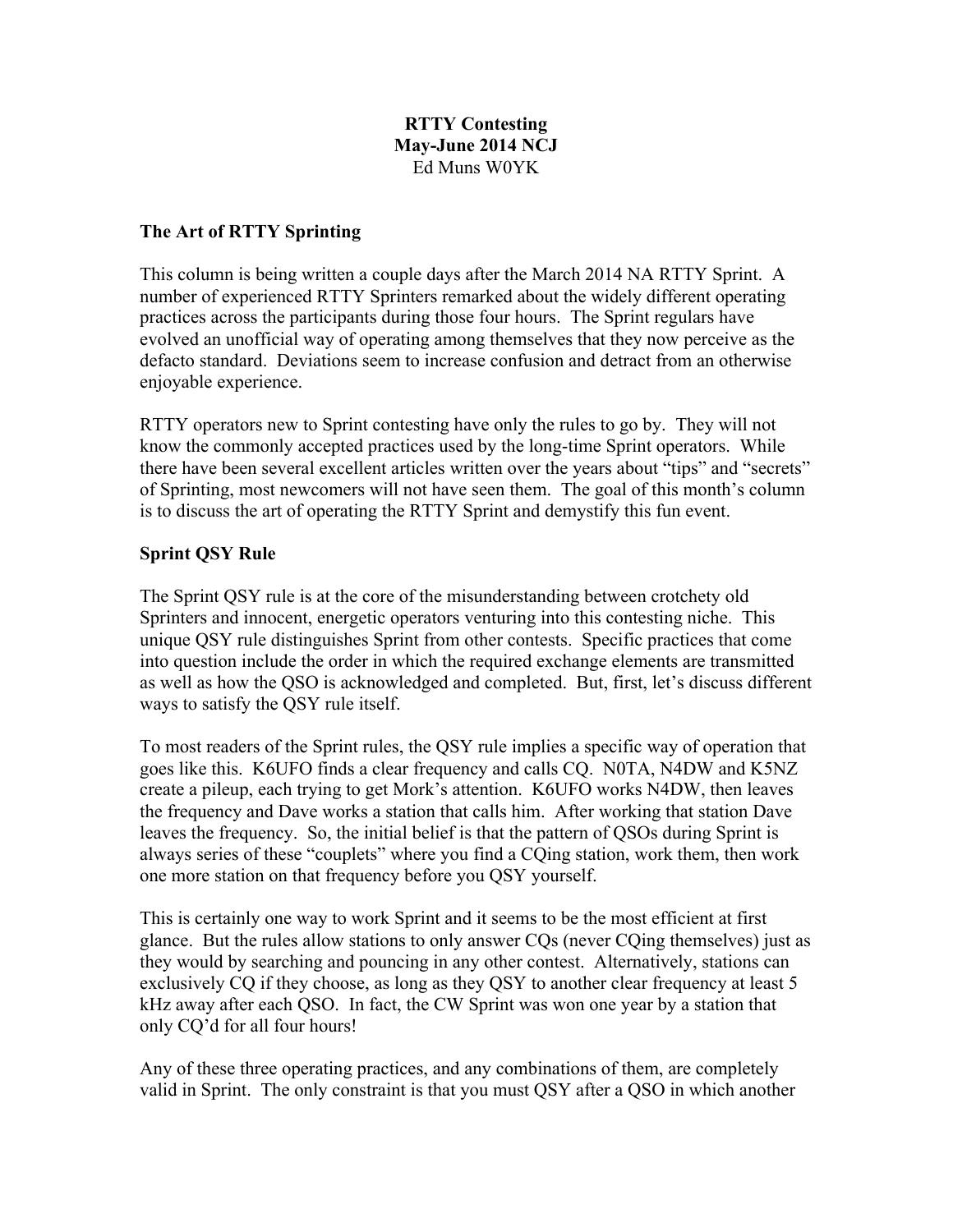station called you. You must QSY at least 1 kHz before calling another station, or at least 5 kHz before calling CQ. (If you QSY 1 kHz to work a CQing station, you may stay on that frequency to work one more station, or call CQ there until you can work a second station.)

Experienced Sprinters will deploy all of these scenarios throughout the Sprint, depending on conditions and each particular QSO situation. For example, suppose a pileup descends on the completion of a Sprint QSO but the station that "should" have stayed for a second QSO on that frequency has QSY'd as well. In the silence following the pileup, one of the callers may simply switch gears and call another station that was also in the pileup. The station that broke the silence and called can stay on frequency for another QSO. The other station must QSY since he was the called station. Other variations are possible as long as the basic QSY rule is observed.

# **Sprint Exchange**

As in other contests, there are several pieces of information that are required to be sent by each station in a Sprint QSO. And, RST, e.g., 599, is not one of them! Non-required information like this only slows down the contest for everyone. The Sprint rules explicitly state:

*7. Exchange: To have a valid exchange, you must send all of the following information: The other station's call sign, your call sign, your serial number, your name and your location (state, province, or country). You may send this information in any order.*

Yet, veteran Sprint operators are very precise about what order they send their exchange information. Moreover, they do it in exactly two very different ways at different times during each QSO:

| AA3B K6LL 132 DAVE AZ<br>K6LL 136 BUD PA AA3B |
|-----------------------------------------------|
|                                               |
|                                               |
|                                               |
|                                               |
|                                               |
|                                               |
| K0AD AA3B 137 BUD PA                          |
| AA3B 119 AL MN K0AD                           |
|                                               |
|                                               |
|                                               |
|                                               |
|                                               |
|                                               |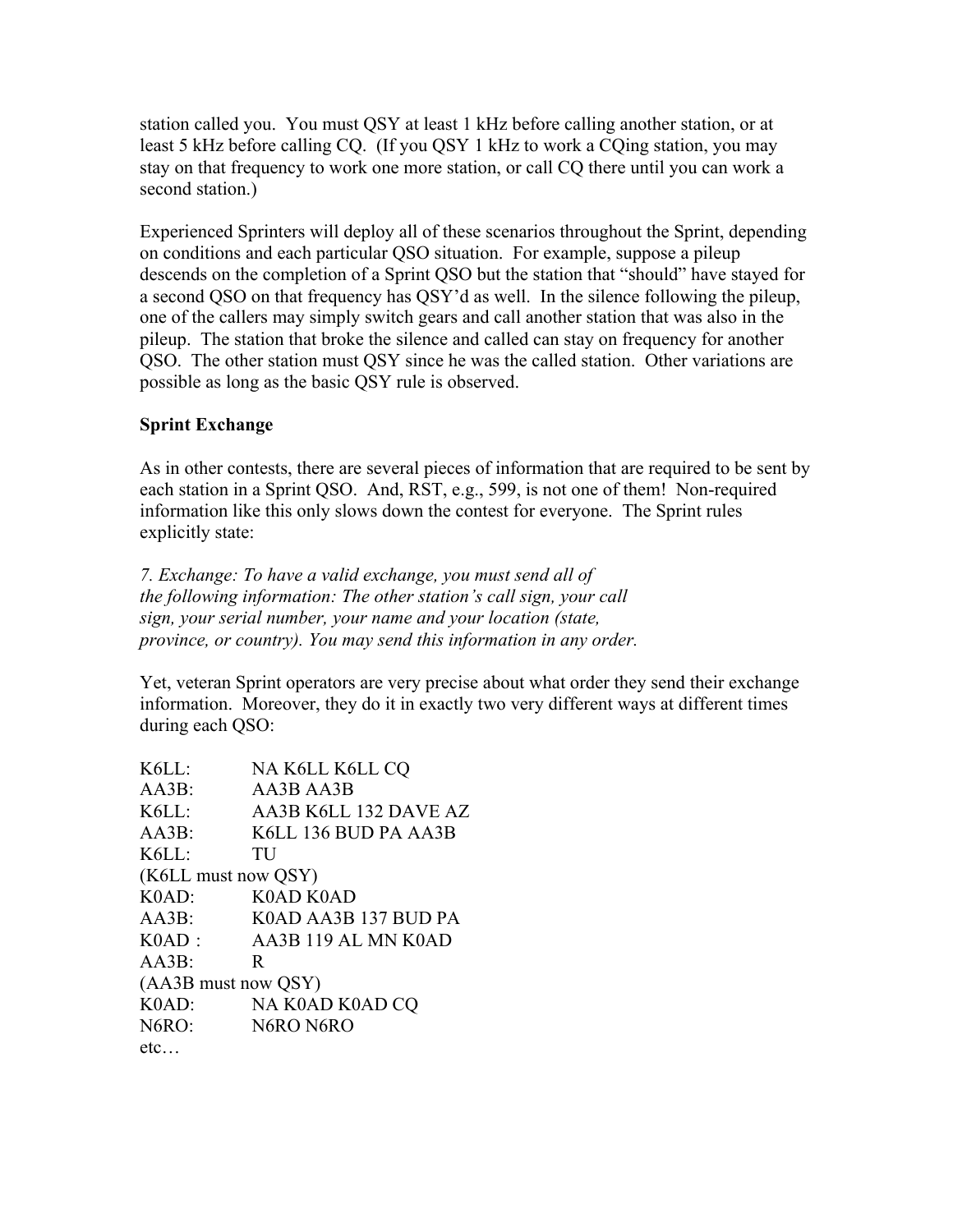Is there a reason these stations are so uniform in their QSO exchanges? And, why have they settled on precisely these practices when the rules allow the exchange information to be sent in any order? Specifically, why did K6LL send his callsign in the middle of his exchange transmission, while AA3B sent his callsign at the very end?

An early Sprinter recognized that if the station leaving the frequency (after the QSO) puts their callsign early in the exchange, that would alert anyone listening that they would be leaving the frequency when this QSO completes, i.e., don't call them! Symmetrically, the other station in the QSO is allowed to stay on the frequency for one more QSO and this is communicated by putting his callsign at the end of the exchange. This latter practice works well for a new station just tuning across the end of the QSO because they instantly know they can call that callsign as soon as they hear a 'TU' or 'R' from the first station in the QSO.

Radio contesting by its nature is a highly cooperative sport. Competitors all benefit greatly by working together closely to maximize QSO rate and minimize errors. The result is fast, reliable communication. It is fun to operate the amateur radio station at peak performance. The precise order of exchange elements, depending on whether the station is leaving or staying on the frequency, has evolved to a defacto standard as Sprinters cooperate to make Sprint QSOs as efficient as possible.

Why are the serial number, name and QTH always sent in that order? This accepted norm gives the receiving operator an advantage by knowing what kind of information to expect at each instant. This practice reduces the chance that an exchange element will be missed and a repeat required which will slow down and disadvantage both operators.

#### **Ending the RTTY Sprint QSO**

How one handles the completion of a RTTY Sprint QSO can effect a smooth transition into the next QSO or set off a spectacle of confused chaos. Secondly, how one interprets and responds to the QSO completion can similarly contribute to an effective transition or bedlam. Remember, this is not about the rules so much as it is about the long-standing conventions that have developed over the lifetime of Sprint contesting.

First, refer back to the QSO sequence earlier in this article. The last two transmissions in a given QSO are, by evolved convention:

AA3B: K6LL 136 BUD PA AA3B K6LL: TU

Bud has sent his exchange with his callsign at the end, signaling that AA3B will be staying on the frequency for another QSO. K6LL signifies his acknowledgement of the QSO with a simple 'TU' and leaves the frequency.

Second, during these last two transmissions, other stations on frequency prepare to send their callsign once or twice as soon as they copy the final 'TU'. Thus, everyone knows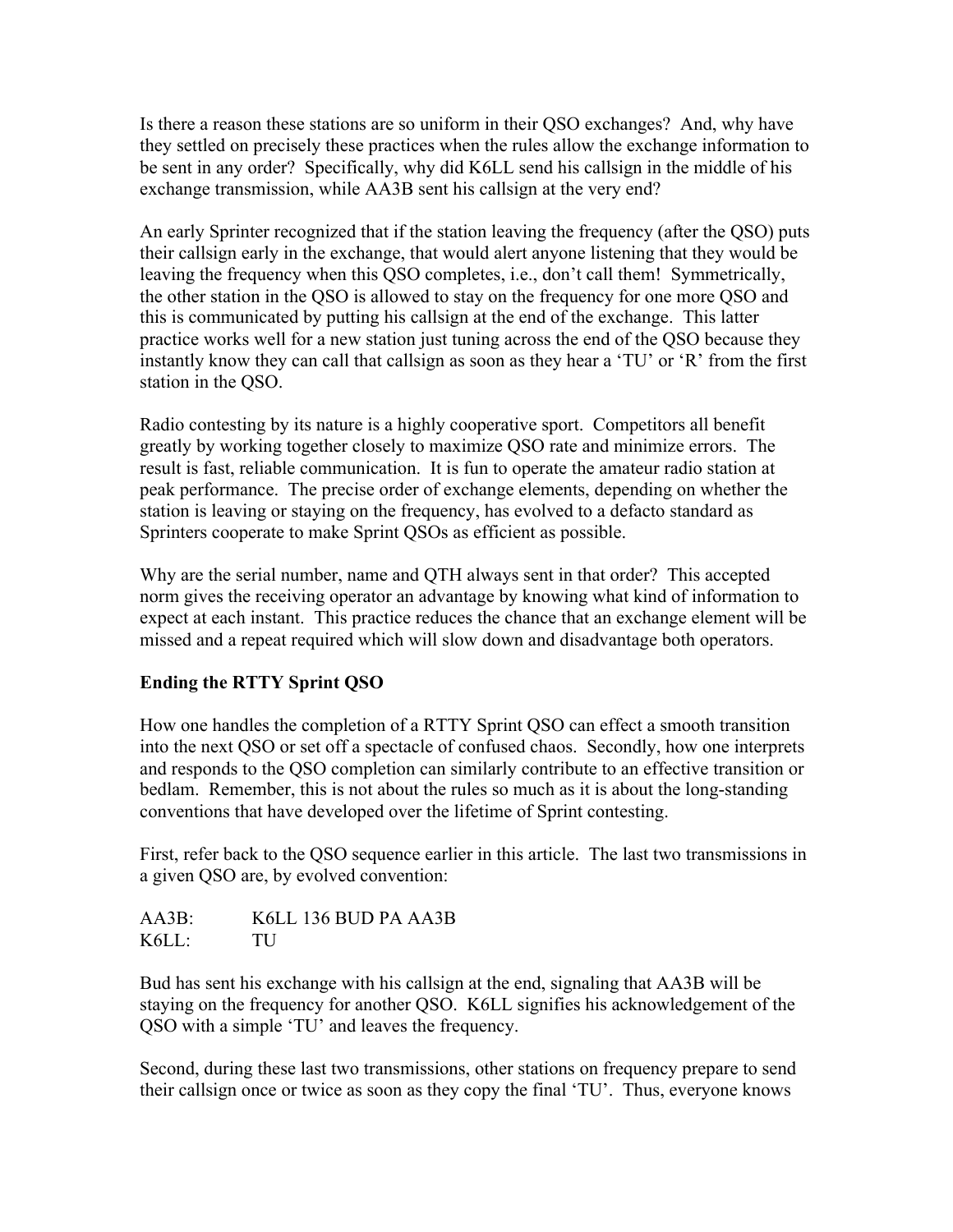what to expect, what they can do and when they can do it. Simple, smooth, peaceful, yet a secret practice to the unknowing participant.

The final transmission in the QSO, the 'TU' or 'R' or 'QSL' or equivalent, is very critical. First, it is critical that it be sent so that the other station knows his exchange information was received and no repeats are needed. Second, it is critical that this acknowledgement message be exactly this short with no additional information. Any other information almost always triggers subsequent ineffective transmissions on the frequency rather than a smooth transition into the next QSO. And, if the unnecessary information is substantial enough, some stations will tune away to find a quicker QSO.

Tempting as it is, don't send your callsign or the other station's callsign as this may negate the callsign (AA3B in the example) that identifies the station standing by for the following QSO. Don't send 'QSY' as this just takes additional time and adds no useful information. As polite as it may seem to wish the other station good luck and 73, know that contesting politeness is conveying the minimal information needed to reliably accomplish the contest QSO. Contesters socialize outside the contest, such as regaling each other with excuses about why their score isn't higher!

### **Stored Messages**

Here are the basic RTTY Sprint messages that allow one to operate within the secret conventions of Sprint contesting:

| CO:           | NA NONI NONI CO                                              |
|---------------|--------------------------------------------------------------|
| Your Call:    | N0NI                                                         |
| Run Exchange: | $\langle$ his call> N0NI $\langle$ serial number> TONI IA    |
| S&P Exchange: | <his call=""> <serial number=""> TONI IA N0NI</serial></his> |
| Run QSL:      | TH                                                           |

Other message attributes are the same as for other RTTY contests. Depending on the specific logging software used, a control parameter may be needed at the beginning of each message to initiate PTT and transmission as well as at the end to drop PTT and cease transmission. Always start a message with a CR/LF so that your message appears on a new line on the screen of the receiving station. And, end each message with a space character to separate any follow-on noise-generated characters from your message. Optionally, you may include a message parameter for clearing RIT, e.g., in the CQ and Run QSL messages, or for logging the QSO, e.g, in the S&P Exchange message.

Note that the 'Your Call' message only has one instance of the callsign. This is an example of modular messaging where one message can be customized dynamically into 1, 2 or 3 instances of your callsign. In this particular message you may choose not to include the CR/LF so that multiple instances of your callsign all appear on the same line separated by space characters.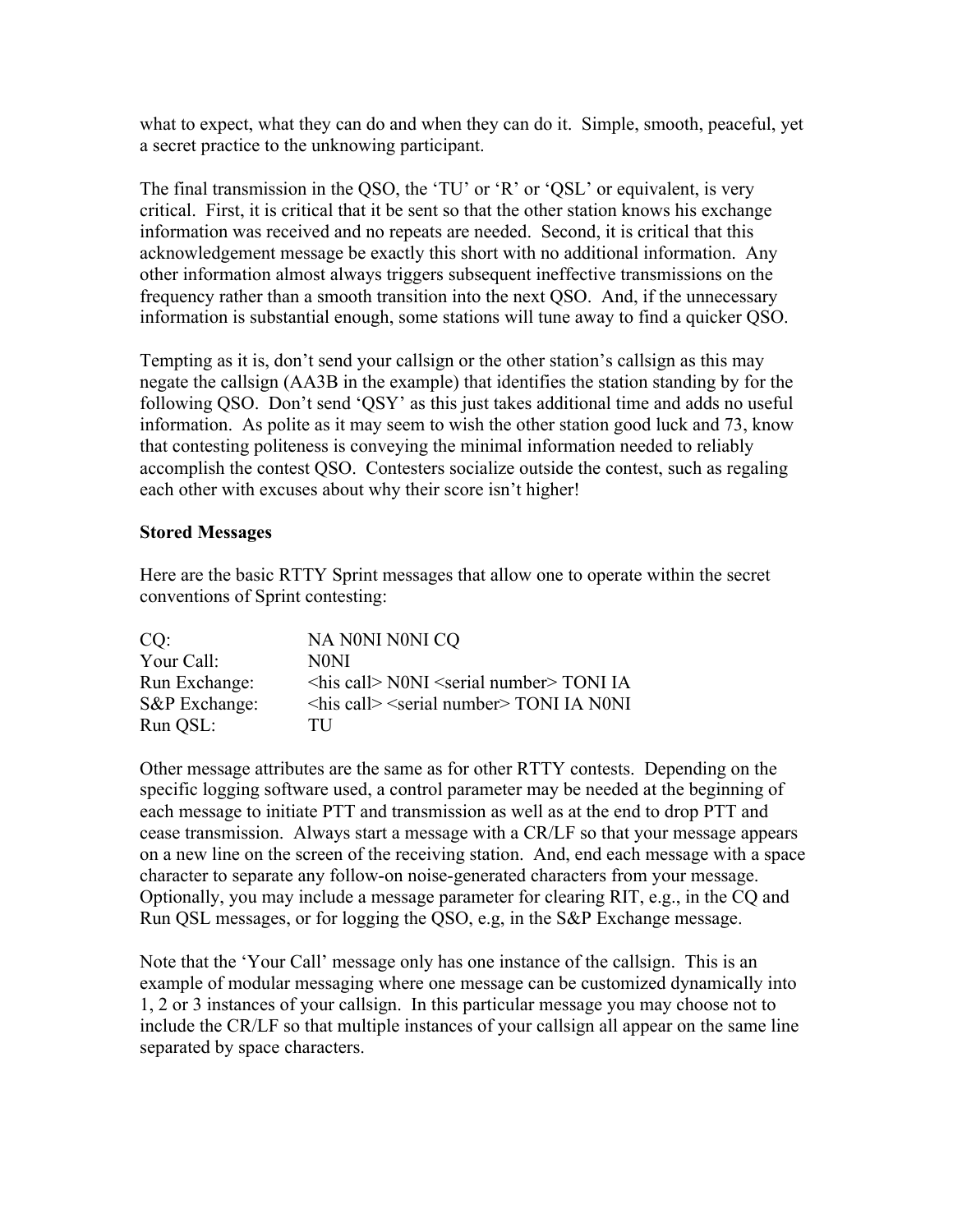Additional messages are needed for efficiently repeating exchange information when something is missed:

| Serial Number:    | NR?                         |
|-------------------|-----------------------------|
| Name:             | NAME?                       |
| OTH:              | QTH?                        |
| My Serial Number: | <serial number=""></serial> |
| My Name:          | <b>TONI</b>                 |
| My QTH:           | ΙA                          |
| General Repeat:   | <b>AGN</b>                  |

Again, each of these messages contains only one instance of the information so that the message key can be tapped more than once to create the number of instances appropriate to the given QSO situation.

While seldom used, these messages are extremely important when required. Without them, the operator must send the entire exchange again which is unnecessary, timeconsuming and often results in the needed information being missed a second time. In conditions of QRM, QRN and QSB, communication is much more reliable if only the information requested is sent an appropriate number of repeats called for by conditions.

#### **SO2R and SO2V**

Experienced RTTY Sprint operators often use two radios to interleave QSOs on two different bands. When executed effectively, this can increase QSO rate by paralleling QSOs, just as in any other contest. As expected, though, SO2R in Sprint is a bit more challenging just as Sprint itself is more challenging than most other contests.

Similarly, SO2V can increase QSO rate though not as much as SO2R. With SO2V, the operator must have a second full receiver in their radio which they can use to monitor a second frequency on the same band. With efficient coordination between the logging program and radio, the operator can instantly move their transmit frequency between the two received frequencies to more quickly transition between QSOs. It is also possible, though very difficult, to interleave QSOs on the same band with this method. Most people should not try this!

A third variant on these advanced techniques, is the use of VFO-B to instantly QSY between two frequencies on the same band while satisfying the 1 or 5 kHz QSY rule. The key advantage of using both VFOs is an easier way to manage the QSY distance. Depending on the radio's features and station configuration, the two VFOs may even be on different bands.

More details about these more advanced practices will be saved for a future discussion.

#### **Other Tips**